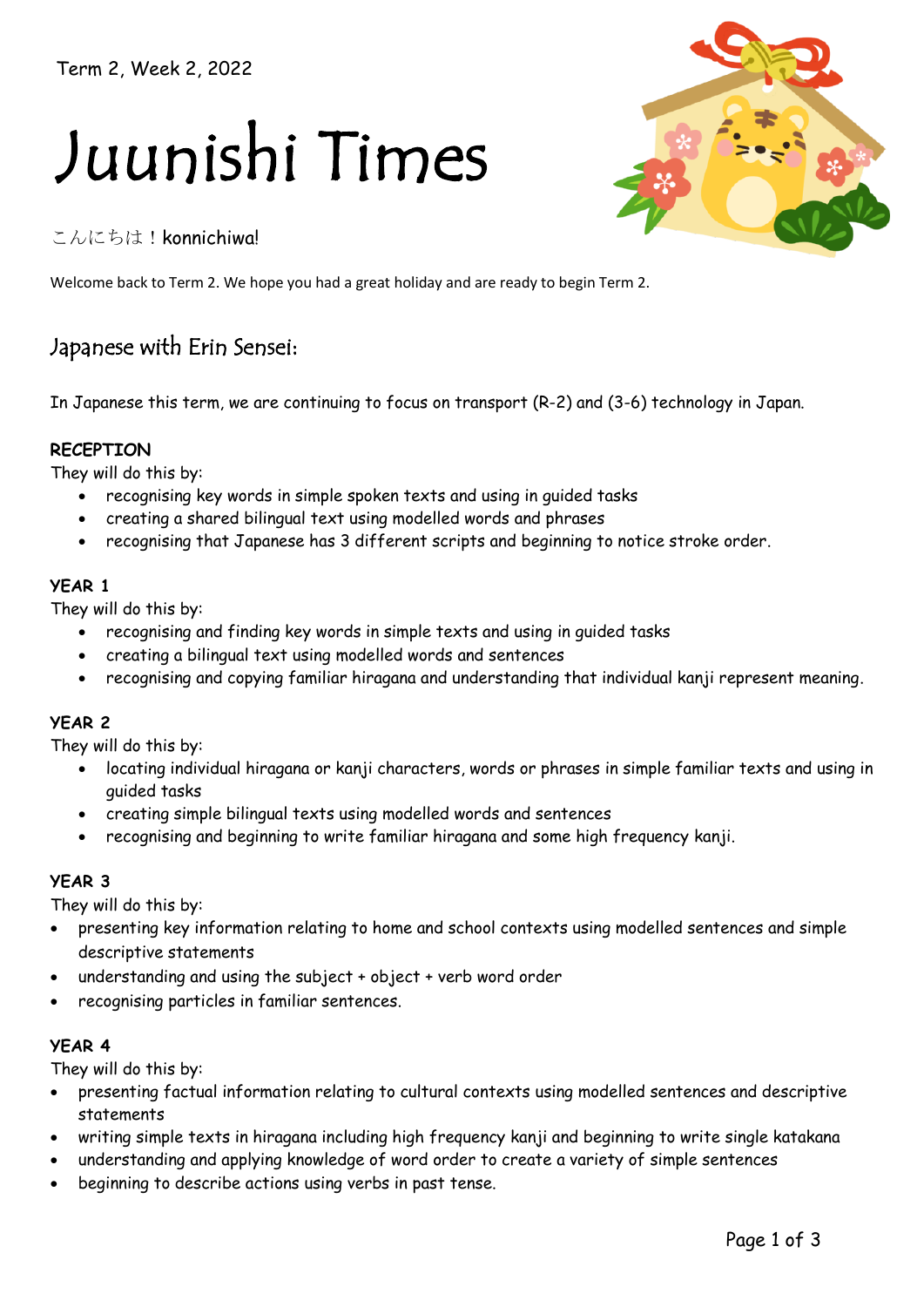# **YEAR 5**

They will do this by:

- conveying and presenting information in a range of formats using familiar statements and descriptions
- writing short texts combining hiragana, kanji and familiar katakana words
- understanding how to suggest ideas.

# **YEAR 6**

They will do this by:

- conveying and presenting information, selecting appropriate formats to suit the context and audience
- writing short texts using the 3 scripts, including single and whole word katakana and familiar compound words in kanji
- using masu form for present or past tense to describe events and experiences in time
- using pronouns and conjunctions to connect ideas in modelled texts

# Japanese with Erin Sensei and Lauren Sensei:

In Japanese this term, we are continuing to focus on transport (R-2).

# **YEAR 1**

They will do this by:

- recognising and finding key words in simple texts and using in guided tasks
- creating a bilingual text using modelled words and sentences
- recognising and copying familiar hiragana and understanding that individual kanji represent meaning.

# **YEAR 2**

They will do this by:

- locating individual hiragana or kanji characters, words or phrases in simple familiar texts and using in guided tasks
- creating simple bilingual texts using modelled words and sentences
- recognising and beginning to write familiar hiragana and some high frequency kanji.

# Japanese with Lauren Sensei:

In Japanese this term, we will be focussing on numbers & colours (Reception), continuing to focus on transport (Year 1 & 2) and the Year 3's will continue to focus on the different writing systems. Year 4 & 5 will continue to focus on sentence structure & asking questions.

# **RECEPTION**

They will do this by:

- following classroom instructions using actions or single words.
- sharing information about self, using gestures, familiar words and modelled phrases.
- counting using cardinal numbers, for example,  $-$ ,  $\equiv$ ,  $\equiv$ .